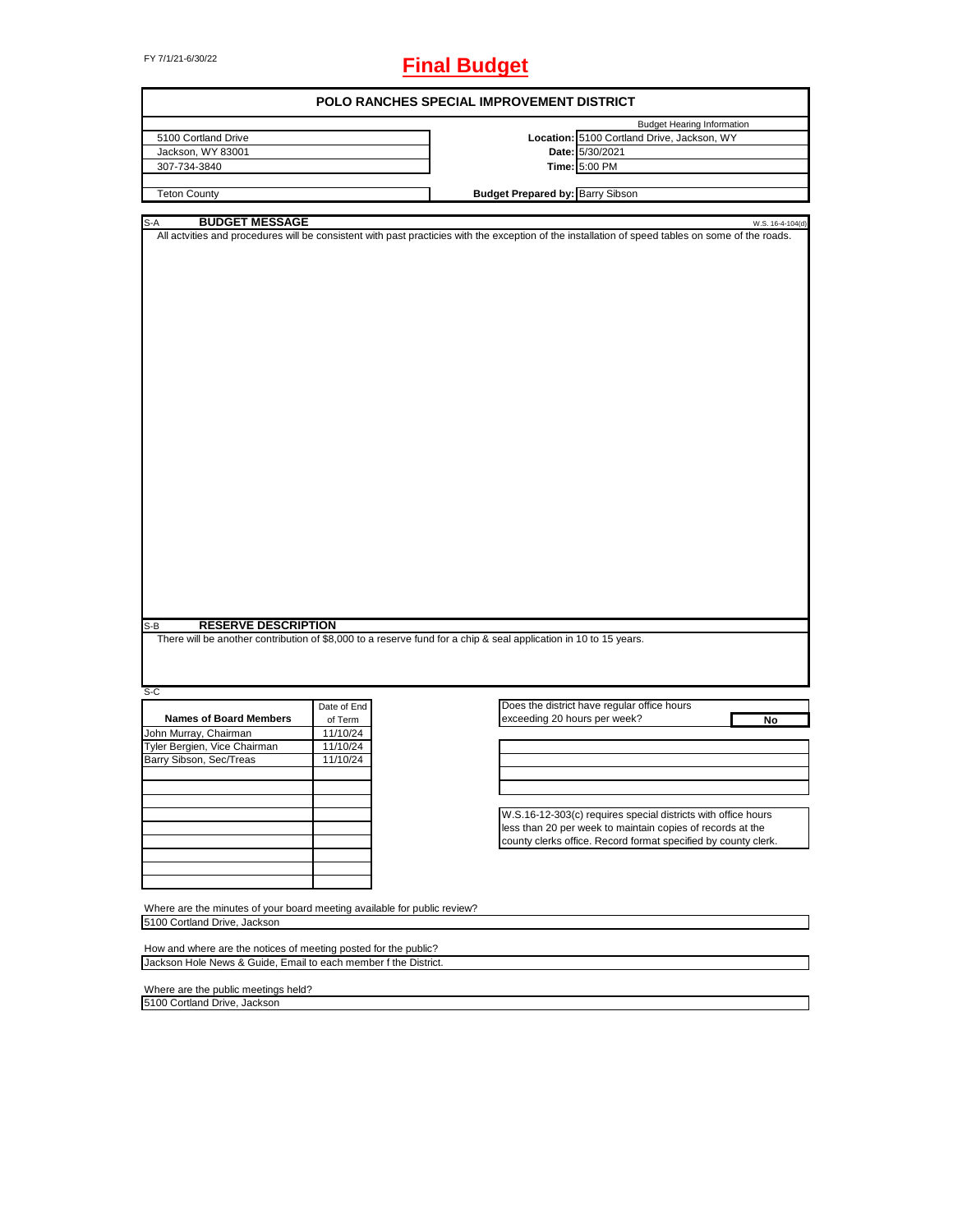## **FINAL BUDGET SUMMARY**

|       | <b>OVERVIEW</b>                                             | 2019-2020<br>Actual | 2020-2021<br>Estimated | 2021-2022<br>Proposed | Final Approval |
|-------|-------------------------------------------------------------|---------------------|------------------------|-----------------------|----------------|
|       |                                                             |                     |                        |                       |                |
| $S-1$ | <b>Total Budgeted Expenditures</b>                          | \$13,487            | \$6,697                | \$19,580              | \$19,580       |
| $S-2$ | <b>Total Principal to Pay on Debt</b>                       | \$0                 | \$0                    | \$0                   | \$0            |
| $S-3$ | <b>Total Change to Restricted Funds</b>                     | \$0                 | \$8,000                | \$8,000               | \$8,000        |
|       |                                                             |                     |                        |                       |                |
| $S-4$ | <b>Total General Fund and Forecasted Revenues Available</b> | \$55,837            | \$54,862               | \$84,020              | \$84,020       |
|       |                                                             |                     |                        |                       |                |
| $S-5$ | Amount requested from County Commissioners                  | \$20,575            | \$19,600               | \$27,580              | \$27,580       |
|       |                                                             |                     |                        |                       |                |
| $S-6$ | <b>Additional Funding Needed:</b>                           |                     |                        | \$0                   | \$0            |

| <b>REVENUE SUMMARY</b> |                                              | 2019-2020       | 2020-2021                                 | 2021-2022 | <b>Final Approval</b> |
|------------------------|----------------------------------------------|-----------------|-------------------------------------------|-----------|-----------------------|
|                        |                                              | Actual          | Estimated                                 | Proposed  |                       |
|                        |                                              |                 |                                           |           |                       |
| $S-7$                  | <b>Operating Revenues</b>                    | \$0             | \$0                                       | \$0       | \$0                   |
| $S-8$                  | Tax levy (From the County Treasurer)         | \$20,575        | \$19,600                                  | \$27,580  | \$27,580              |
| $S-9$                  | <b>Government Support</b>                    | \$0             | \$0                                       | \$0       | \$0                   |
| $S-10$                 | Grants                                       | \$0             | \$0                                       | \$0       | \$0                   |
| $S-11$                 | Other County Support (Not from Co. Treas.)   | \$0             | \$0                                       | \$0       | \$0                   |
| $S-12$                 | <b>Miscellaneous</b>                         | \$0             | \$0                                       | \$0       | \$0                   |
| $S-13$                 | <b>Other Forecasted Revenue</b>              | \$0             | \$0                                       | \$0       | \$0                   |
|                        |                                              |                 |                                           |           |                       |
| $S-14$                 | <b>Total Revenue</b>                         | \$20,575        | \$19,600                                  | \$27,580  | \$27,580              |
| FY 7/1/21-6/30/22      |                                              |                 | POLO RANCHES SPECIAL IMPROVEMENT DISTRICT |           |                       |
|                        | <b>EXPENDITURE SUMMARY</b>                   | 2019-2020       | 2020-2021                                 | 2021-2022 | <b>Final Approval</b> |
|                        |                                              | Actual          | Estimated                                 | Proposed  |                       |
|                        |                                              |                 |                                           |           |                       |
| $S-15$                 | <b>Capital Outlay</b>                        | \$0             | \$0                                       | \$0       | \$0                   |
| $S-16$                 | <b>Interest and Fees On Debt</b>             | \$0             | \$0                                       | \$0       | \$0                   |
| $S-17$                 | <b>Administration</b>                        | \$801           | \$927                                     | \$1,100   | \$1,100               |
| $S-18$                 | <b>Operations</b>                            | \$11,781        | \$4,885                                   | \$17,500  | \$17,500              |
| $S-19$                 | <b>Indirect Costs</b>                        | \$905           | \$885                                     | \$980     | \$980                 |
| <b>S-20R</b>           | <b>Expenditures paid by Reserves</b>         | \$0             | \$0                                       | \$0       | \$0                   |
| $S-20$                 | <b>Total Expenditures</b>                    | \$13,487        | \$6,697                                   | \$19,580  | \$19,580              |
|                        |                                              |                 |                                           |           |                       |
|                        | <b>DEBT SUMMARY</b>                          | 2019-2020       | 2020-2021                                 | 2021-2022 | <b>Final Approval</b> |
|                        |                                              | Actual          | Estimated                                 | Proposed  |                       |
| $S-21$                 | <b>Principal Paid on Debt</b>                | \$0             | \$0                                       | \$0       | \$0                   |
|                        |                                              |                 |                                           |           |                       |
|                        |                                              | 2019-2020       | 2020-2021                                 | 2021-2022 |                       |
|                        | <b>CASH AND INVESTMENTS</b>                  | Actual          | Estimated                                 | Proposed  | <b>Final Approval</b> |
|                        |                                              |                 |                                           |           |                       |
| $S-22$                 | <b>TOTAL GENERAL FUNDS</b>                   | \$35,262        | \$35,262                                  | \$56,440  | \$56,440              |
|                        |                                              |                 |                                           |           |                       |
|                        | <b>Summary of Reserve Funds</b>              |                 |                                           |           |                       |
| $S-23$                 | <b>Beginning Balance in Reserve Accounts</b> |                 |                                           |           |                       |
| $S-24$                 | a. Sinking and Debt Service Funds            | \$0             | \$0                                       | \$0       | \$0                   |
| $S-25$                 | b. Reserves                                  | \$0             | \$0                                       | \$8,000   | \$8,000               |
| $S-26$                 | c. Bond Funds                                | \$0             | \$0                                       | \$0       | \$0                   |
|                        | Total Reserves (a+b+c)                       | \$0             | \$0                                       | \$8,000   | \$8,000               |
| $S-27$                 | Amount to be added                           |                 |                                           |           |                       |
| $S-28$                 | a. Sinking and Debt Service Funds            | \$0             | \$0                                       | \$0       | \$0                   |
| $S-29$                 | b. Reserves                                  | \$0             | \$8.000                                   | \$8.000   | \$8.000               |
| $S-30$                 | c. Bond Funds                                | \$0             | \$0                                       | \$0       | \$0                   |
|                        | Total to be added (a+b+c)                    | \$0             | \$8,000                                   | \$8,000   | \$8,000               |
|                        |                                              |                 |                                           |           |                       |
| $S-31$                 | <b>Subtotal</b>                              | \$0             | \$8,000                                   | \$16,000  | \$16,000              |
| $S-32$                 | <b>Less Total to be spent</b>                | \$0             | \$0                                       | \$0       | \$0                   |
| $S-33$                 | <b>TOTAL RESERVES AT END OF FISCAL YEAR</b>  | $\overline{50}$ | \$8,000                                   | \$16,000  | \$16,000              |
|                        |                                              |                 |                                           |           | End of Summary        |

*Budget Officer / District Official (if not same as "Submitted by")*

Date adopted by Special District

Jackson, WY 83001

**DISTRICT ADDRESS:** 5100 Cortland Drive **PREPARED BY:** PREPARED BY: Barry Sibson

**DISTRICT PHONE:** 307-734-3840

1/23/19 *Form approved by Wyoming Department of Audit, Public Funds Division Prepared in compliance with the Uniform Municipal Fiscal Procedures Act (W.S. 16-4-101 through 124) as it applies.*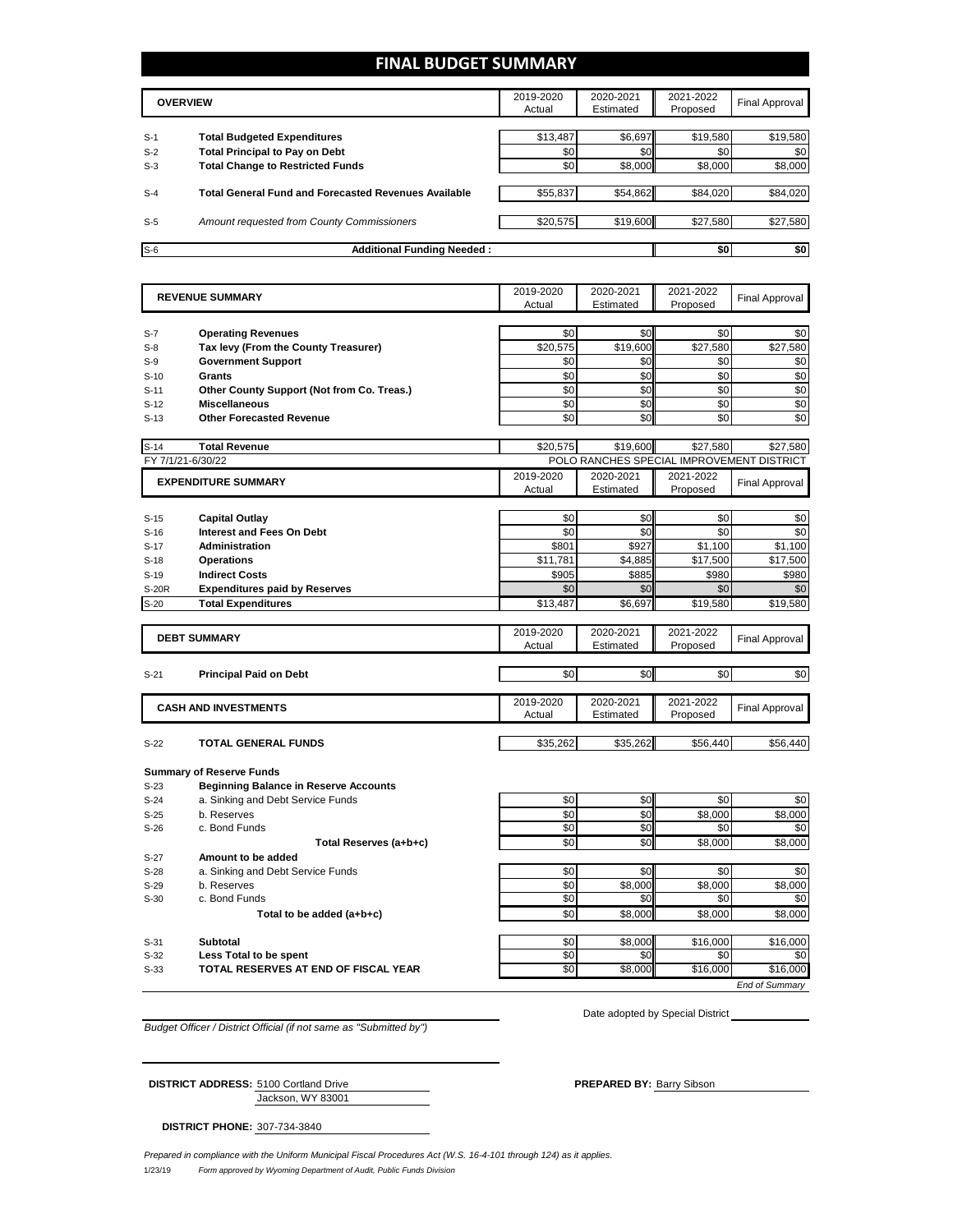POLO RANCHES SPECIAL IMPROVEMENT DISTRIC

**FYE** 6/30/2022

|                  | <b>NAME OF DISTRICT/BOARD</b>                  |                  |           |                 |           |                       |
|------------------|------------------------------------------------|------------------|-----------|-----------------|-----------|-----------------------|
|                  | PROPERTY TAXES AND ASSESSMENTS                 |                  |           |                 |           |                       |
|                  |                                                | <b>DOA Chart</b> | 2019-2020 | 2020-2021       | 2021-2022 | <b>Final Approval</b> |
|                  |                                                | of Accounts      | Actual    | Estimated       | Proposed  |                       |
| $R-1$            | <b>Property Taxes and Assessments Received</b> |                  |           |                 |           |                       |
| $R - 1.1$        | Tax Levy (From the County Treasurer)           | 4001             | \$20,575  | \$19,600        | \$27,580  | \$27,580              |
| R-1.2            | Other County Support (see note on the right)   | 4005             |           |                 |           |                       |
|                  | <b>FORECASTED REVENUE</b>                      |                  |           |                 |           |                       |
|                  |                                                |                  |           |                 |           |                       |
|                  |                                                | <b>DOA Chart</b> | 2019-2020 | 2020-2021       | 2021-2022 |                       |
|                  |                                                | of Accounts      | Actual    | Estimated       | Proposed  | <b>Final Approval</b> |
| $R-2$            | <b>Revenues from Other Governments</b>         |                  |           |                 |           |                       |
| $R - 2.1$        | State Aid                                      | 4211             |           |                 |           |                       |
|                  | R-2.2 Additional County Aid (non-treasurer)    | 4237             |           |                 |           |                       |
|                  | R-2.3 City (or Town) Aid                       | 4237             |           |                 |           |                       |
|                  | R-2.4 Other (Specify)                          | 4237             |           |                 |           |                       |
|                  | R-2.5 Total Government Support                 |                  | \$0       | \$0             | \$0       | \$0                   |
| $R-3$            | <b>Operating Revenues</b>                      |                  |           |                 |           |                       |
| $R - 3.1$        | <b>Customer Charges</b>                        | 4300             |           |                 |           |                       |
|                  | R-3.2 Sales of Goods or Services               | 4300             |           |                 |           |                       |
|                  | R-3.3 Other Assessments                        | 4503             |           | \$0             |           |                       |
| $R-3.4$<br>$R-4$ | <b>Total Operating Revenues</b><br>Grants      |                  | \$0       |                 | \$0       | \$0                   |
| $R - 4.1$        | <b>Direct Federal Grants</b>                   | 4201             |           |                 |           |                       |
|                  | R-4.2 Federal Grants thru State Agencies       | 4201             |           |                 |           |                       |
|                  | R-4.3 Grants from State Agencies               | 4211             |           |                 |           |                       |
| $R - 4.4$        | <b>Total Grants</b>                            |                  | \$0       | \$0             | \$0       | \$0                   |
| $R-5$            | <b>Miscellaneous Revenue</b>                   |                  |           |                 |           |                       |
| R-5.1            | Interest                                       | 4501             |           |                 |           |                       |
|                  | R-5.2 Other: Specify                           | 4500             |           |                 |           |                       |
|                  | R-5.3 Other: Additional                        |                  |           |                 |           |                       |
| $R - 5.4$        | <b>Total Miscellaneous</b>                     |                  | \$0       | \$0             | \$0       | \$0                   |
| $R - 5.5$        | <b>Total Forecasted Revenue</b>                |                  | \$0       | $\overline{30}$ | \$0       | \$0                   |
| $R-6$            | <b>Other Forecasted Revenue</b>                |                  |           |                 |           |                       |
| $R-6.1$          | a. Other past due as estimated by Co. Treas.   | 4004             |           |                 |           |                       |
| $R-6.2$          | b. Other forecasted revenue (specify):         |                  |           |                 |           |                       |
| $R-6.3$          |                                                | 4500             |           |                 |           |                       |
| $R-6.4$          |                                                | 4500             |           |                 |           |                       |
| $R - 6.5$        |                                                |                  |           |                 |           |                       |
| $R-6.6$          | Total Other Forecasted Revenue (a+b)           |                  | \$0       | \$0             | \$0       | \$0                   |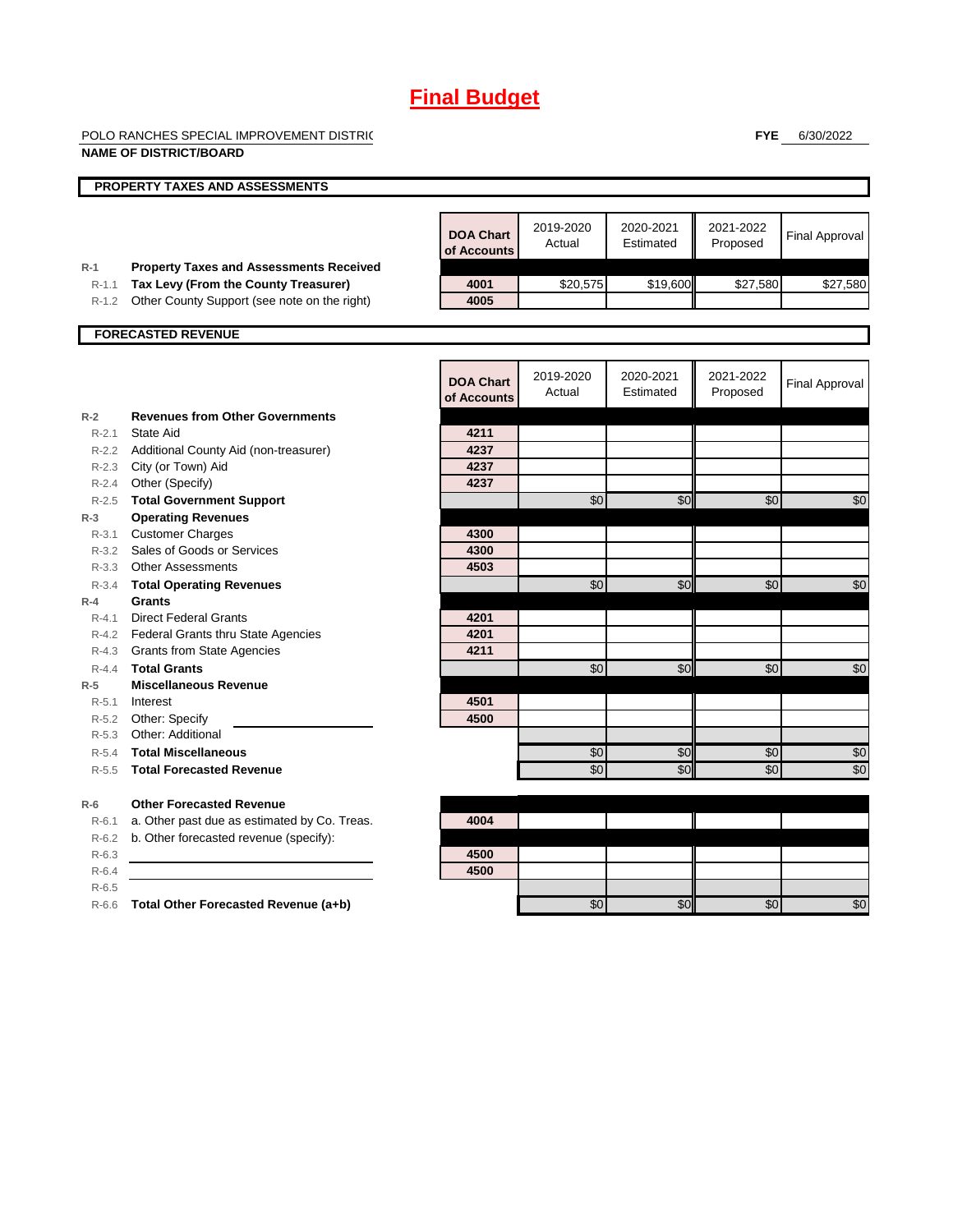#### POLO RANCHES SPECIAL IMPROVEMENT DISTRICT **NAME OF DISTRICT/BOARD**

### **CAPITAL OUTLAY BUDGET**

| $E-1$     | <b>Capital Outlay</b>       |      |
|-----------|-----------------------------|------|
| $E - 1.1$ | <b>Real Property</b>        | 6201 |
| $E - 1.2$ | Vehicles                    | 6210 |
| $E-1.3$   | <b>Office Equipment</b>     | 6211 |
| $E - 1.4$ | Other (Specify)             |      |
| $E - 1.5$ |                             | 6200 |
| $E - 1.6$ |                             | 6200 |
| $E - 1.7$ |                             |      |
| $E - 1.8$ | <b>TOTAL CAPITAL OUTLAY</b> |      |
|           |                             |      |

| <b>DOA Chart</b><br>of Accounts | 2019-2020<br>Actual | 2020-2021<br>Estimated | 2021-2022<br>Proposed | Final Approval |
|---------------------------------|---------------------|------------------------|-----------------------|----------------|
|                                 |                     |                        |                       |                |
| 6201                            |                     |                        |                       |                |
| 6210                            |                     |                        |                       |                |
| 6211                            |                     |                        |                       |                |
|                                 |                     |                        |                       |                |
| 6200                            |                     |                        |                       |                |
| 6200                            |                     |                        |                       |                |
|                                 |                     |                        |                       |                |
|                                 | \$0                 | ፍር                     | \$0                   | \$0            |

### **ADMINISTRATION BUDGET**

|           |                                      | <b>DOA Chart</b><br>of Accounts | 2019-2020<br>Actual | 2020-2021<br>Estimated | 2021-2022<br>Proposed | <b>Final Approval</b> |
|-----------|--------------------------------------|---------------------------------|---------------------|------------------------|-----------------------|-----------------------|
| $E-2$     | <b>Personnel Services</b>            |                                 |                     |                        |                       |                       |
| $E - 2.1$ | Administrator                        | 7002                            |                     |                        |                       |                       |
| $E - 2.2$ | Secretary                            | 7003                            |                     |                        |                       |                       |
| $E - 2.3$ | Clerical                             | 7004                            |                     |                        |                       |                       |
| $E - 2.4$ | Other (Specify)                      |                                 |                     |                        |                       |                       |
| $E-2.5$   |                                      | 7005                            |                     |                        |                       |                       |
| $E-2.6$   |                                      | 7005                            |                     |                        |                       |                       |
| $E - 2.7$ |                                      |                                 |                     |                        |                       |                       |
| $E-3$     | <b>Board Expenses</b>                |                                 |                     |                        |                       |                       |
| $E - 3.1$ | Travel                               | 7011                            |                     |                        |                       |                       |
| $E - 3.2$ | Mileage                              | 7012                            |                     |                        |                       |                       |
| $E - 3.3$ | Other (Specify)                      |                                 |                     |                        |                       |                       |
| $E - 3.4$ |                                      | 7013                            |                     |                        |                       |                       |
| $E - 3.5$ |                                      | 7013                            |                     |                        |                       |                       |
| $E - 3.6$ |                                      |                                 |                     |                        |                       |                       |
| $E-4$     | <b>Contractual Services</b>          |                                 |                     |                        |                       |                       |
| $E - 4.1$ | Legal                                | 7021                            |                     |                        |                       |                       |
| $E - 4.2$ | Accounting/Auditing                  | 7022                            | \$588               | \$578                  | \$800                 | \$800                 |
| $E - 4.3$ | Other (Specify)                      |                                 |                     |                        |                       |                       |
| $E-4.4$   |                                      | 7023                            |                     |                        |                       |                       |
| $E-4.5$   |                                      | 7023                            |                     |                        |                       |                       |
| $E-4.6$   |                                      |                                 |                     |                        |                       |                       |
| $E-5$     | <b>Other Administrative Expenses</b> |                                 |                     |                        |                       |                       |
| $E - 5.1$ | <b>Office Supplies</b>               | 7031                            | \$0                 | \$124                  | \$60                  | \$60                  |
| $E - 5.2$ | Office equipment, rent & repair      | 7032                            |                     |                        |                       |                       |
| $E - 5.3$ | Education                            | 7033                            |                     |                        |                       |                       |
| $E - 5.4$ | Registrations                        | 7034                            |                     |                        |                       |                       |
| $E - 5.5$ | Other (Specify)                      |                                 |                     |                        |                       |                       |
| $E - 5.6$ | <b>Public Advertising</b>            | 7035                            | \$153               | \$165                  | \$180                 | \$180                 |
| $E - 5.7$ | <b>Bank Fees</b>                     | 7035                            | \$60                | \$60                   | \$60                  | \$60                  |
| $E - 5.8$ |                                      |                                 |                     |                        |                       |                       |
| $E-6$     | <b>TOTAL ADMINISTRATION</b>          |                                 | \$801               | \$927                  | \$1,100               | \$1,100               |

r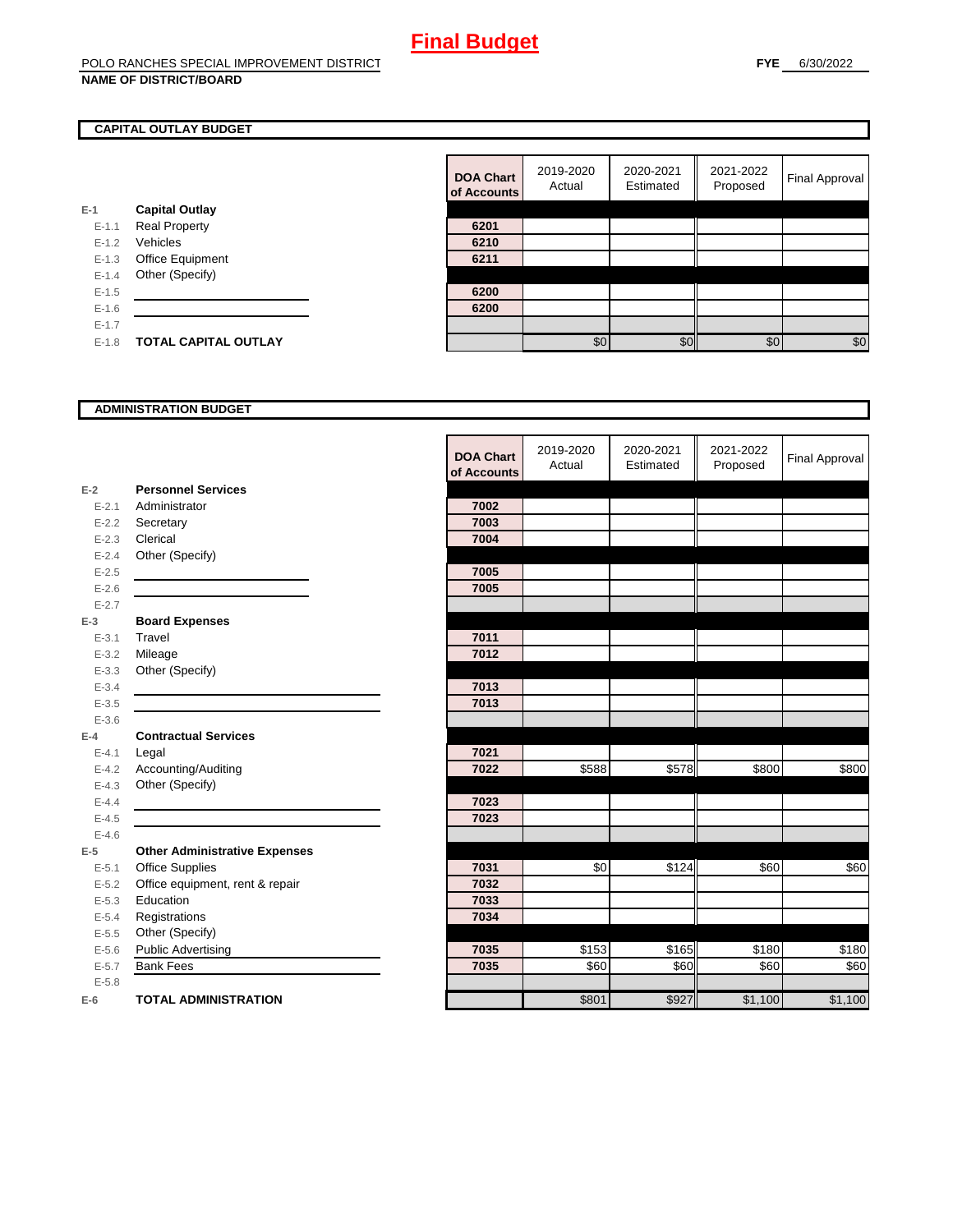## **OPERATIONS BUDGET**

|           |                                                           | <b>DOA Chart</b><br>of Accounts | <b>ZU19-ZUZU</b><br>Actual | <b>2020-2021</b><br>Estimated | 2021-2022<br>Proposed | <b>Final Approval</b> |
|-----------|-----------------------------------------------------------|---------------------------------|----------------------------|-------------------------------|-----------------------|-----------------------|
| $E-7$     | <b>Personnel Services</b>                                 |                                 |                            |                               |                       |                       |
| $E - 7.1$ | Wages--Operations                                         | 7202                            |                            |                               |                       |                       |
| $E - 7.2$ | Service Contracts                                         | 7203                            |                            |                               |                       |                       |
| $E - 7.3$ | Other (Specify)                                           |                                 |                            |                               |                       |                       |
| $E - 7.4$ |                                                           | 7204                            |                            |                               |                       |                       |
| $E - 7.5$ |                                                           | 7204                            |                            |                               |                       |                       |
| $E - 7.6$ |                                                           |                                 |                            |                               |                       |                       |
| $E-8$     | <b>Travel</b>                                             |                                 |                            |                               |                       |                       |
| $E - 8.1$ | Mileage                                                   | 7211                            |                            |                               |                       |                       |
| $E - 8.2$ | Other (Specify)                                           |                                 |                            |                               |                       |                       |
| $E - 8.3$ | <u> 1989 - Johann Barnett, fransk politiker (d. 1989)</u> | 7212                            |                            |                               |                       |                       |
| $E - 8.4$ |                                                           | 7212                            |                            |                               |                       |                       |
| $E - 8.5$ |                                                           |                                 |                            |                               |                       |                       |
| $E-9$     | <b>Operating supplies (List)</b>                          |                                 |                            |                               |                       |                       |
| $E - 9.1$ |                                                           | 7220                            |                            |                               |                       |                       |
| $E-9.2$   |                                                           | 7220                            |                            |                               |                       |                       |
| $E-9.3$   |                                                           | 7220                            |                            |                               |                       |                       |
| $E - 9.4$ |                                                           | 7220                            |                            |                               |                       |                       |
| $E - 9.5$ |                                                           |                                 |                            |                               |                       |                       |
| $E-10$    | <b>Program Services (List)</b>                            |                                 |                            |                               |                       |                       |
| $E-10.1$  |                                                           | 7230                            |                            |                               |                       |                       |
| $E-10.2$  |                                                           | 7230                            |                            |                               |                       |                       |
| $E-10.3$  |                                                           | 7230                            |                            |                               |                       |                       |
| $E-10.4$  |                                                           | 7230                            |                            |                               |                       |                       |
| $E-10.5$  |                                                           |                                 |                            |                               |                       |                       |
| $E-11$    | <b>Contractual Arrangements (List)</b>                    |                                 |                            |                               |                       |                       |
| $E-11.1$  | <b>Grounds Maintenance</b>                                | 7400                            | \$520                      | \$1,414                       | \$1,500               | \$1,500               |
| $E-11.2$  | <b>Road Repairs</b>                                       | 7400                            | \$4,221                    |                               | \$1,500               | \$1,500               |
| $E-11.3$  | Snow Removal                                              | 7400                            | \$7,040                    | \$3,471                       | \$7,000               | \$7,000               |
| $E-11.4$  | Speed Tables                                              | 7400                            | \$0                        | \$0                           | \$7,500               | $\overline{$}7,500$   |
| $E-11.5$  |                                                           |                                 |                            |                               |                       |                       |
| $E-12$    | <b>Other operations (Specify)</b>                         |                                 |                            |                               |                       |                       |
| $E-12.1$  |                                                           | 7450                            |                            |                               |                       |                       |
| $E-12.2$  |                                                           | 7450                            |                            |                               |                       |                       |
| $E-12.3$  |                                                           | 7450                            |                            |                               |                       |                       |
| $E-12.4$  |                                                           | 7450                            |                            |                               |                       |                       |
| $E-12.5$  |                                                           |                                 |                            |                               |                       |                       |
| E-13      | <b>TOTAL OPERATIONS</b>                                   |                                 | \$11,781                   | \$4,885                       | \$17,500              | \$17,500              |
|           |                                                           |                                 |                            |                               |                       |                       |

| <b>DOA Chart</b><br>of Accounts | 2019-2020<br>Actual | 2020-2021<br>Estimated | 2021-2022<br>Proposed | Final Approval |
|---------------------------------|---------------------|------------------------|-----------------------|----------------|
|                                 |                     |                        |                       |                |
| 7202                            |                     |                        |                       |                |
| 7203                            |                     |                        |                       |                |
|                                 |                     |                        |                       |                |
| 7204                            |                     |                        |                       |                |
| 7204                            |                     |                        |                       |                |
|                                 |                     |                        |                       |                |
|                                 |                     |                        |                       |                |
| 7211                            |                     |                        |                       |                |
|                                 |                     |                        |                       |                |
| 7212                            |                     |                        |                       |                |
| 7212                            |                     |                        |                       |                |
|                                 |                     |                        |                       |                |
|                                 |                     |                        |                       |                |
| 7220                            |                     |                        |                       |                |
| 7220                            |                     |                        |                       |                |
| 7220                            |                     |                        |                       |                |
| 7220                            |                     |                        |                       |                |
|                                 |                     |                        |                       |                |
|                                 |                     |                        |                       |                |
| 7230                            |                     |                        |                       |                |
| 7230                            |                     |                        |                       |                |
| 7230                            |                     |                        |                       |                |
| 7230                            |                     |                        |                       |                |
|                                 |                     |                        |                       |                |
|                                 |                     |                        |                       |                |
| 7400                            | \$520               | \$1,414                | \$1,500               | \$1,500        |
| 7400                            | \$4,221             |                        | \$1,500               | \$1,500        |
| 7400                            | \$7,040             | \$3,471                | \$7,000               | \$7,000        |
| 7400                            | \$0                 | \$0                    | \$7,500               | \$7,500        |
|                                 |                     |                        |                       |                |
|                                 |                     |                        |                       |                |
| 7450                            |                     |                        |                       |                |
| 7450                            |                     |                        |                       |                |
| 7450                            |                     |                        |                       |                |
| 7450                            |                     |                        |                       |                |
|                                 |                     |                        |                       |                |
|                                 | \$11,781            | \$4,885                | \$17,500              | \$17,500       |
|                                 |                     |                        |                       |                |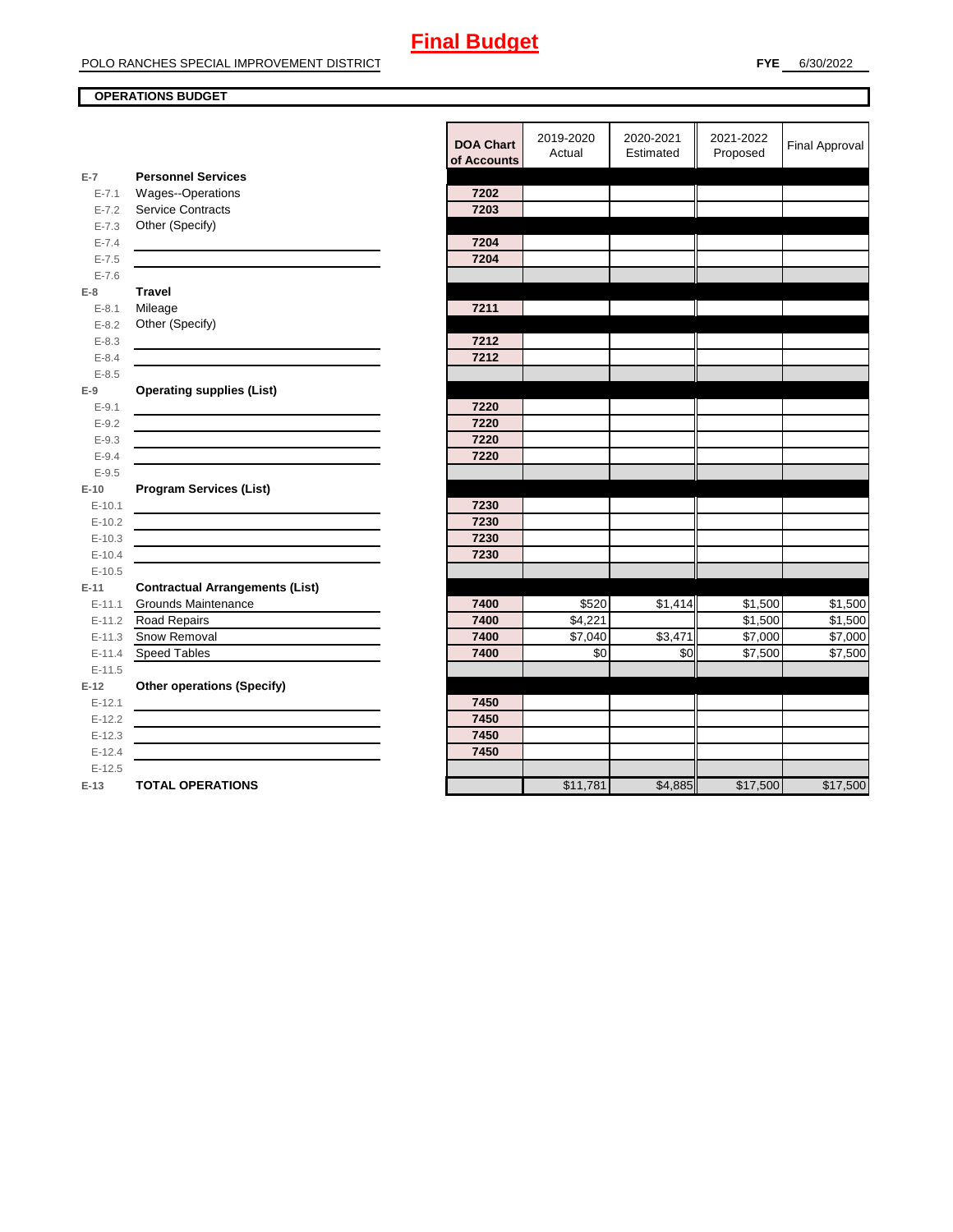### **INDIRECT COSTS BUDGET**

|          |                               | <b>DOA Chart</b><br>of Accounts | 2019-2020<br>Actual | 2020-2021<br>Estimated | 2021-2022<br>Proposed | <b>Final Approval</b> |
|----------|-------------------------------|---------------------------------|---------------------|------------------------|-----------------------|-----------------------|
| $E-14$   | Insurance                     |                                 |                     |                        |                       |                       |
| $E-14.1$ | Liability                     | 7502                            | \$780               | \$760                  | \$855                 | \$855                 |
| $E-14.2$ | <b>Buildings and vehicles</b> | 7503                            |                     |                        |                       |                       |
| $E-14.3$ | Equipment                     | 7504                            |                     |                        |                       |                       |
| $E-14.4$ | Other (Specify)               |                                 |                     |                        |                       |                       |
| $E-14.5$ | Surety Bond                   | 7505                            | \$125               | \$125                  | \$125                 | \$125                 |
| $E-14.6$ |                               | 7505                            |                     |                        |                       |                       |
| $E-14.7$ |                               |                                 |                     |                        |                       |                       |
| $E-15$   | Indirect payroll costs:       |                                 |                     |                        |                       |                       |
| $E-15.1$ | FICA (Social Security) taxes  | 7511                            |                     |                        |                       |                       |
| $E-15.2$ | <b>Workers Compensation</b>   | 7512                            |                     |                        |                       |                       |
| $E-15.3$ | <b>Unemployment Taxes</b>     | 7513                            |                     |                        |                       |                       |
| $E-15.4$ | Retirement                    | 7514                            |                     |                        |                       |                       |
| $E-15.5$ | <b>Health Insurance</b>       | 7515                            |                     |                        |                       |                       |
| $E-15.6$ | Other (Specify)               |                                 |                     |                        |                       |                       |
| $E-15.7$ |                               | 7516                            |                     |                        |                       |                       |
| $E-15.8$ |                               | 7516                            |                     |                        |                       |                       |
| $E-15.9$ |                               |                                 |                     |                        |                       |                       |
|          |                               |                                 |                     |                        |                       |                       |
| $E-17$   | <b>TOTAL INDIRECT COSTS</b>   |                                 | \$905               | \$885                  | \$980                 | \$980                 |

## **DEBT SERVICE BUDGET**

**D-2 TOTAL DEBT SERVICE** 

**D-1 Debt Service**D-1.1 Principal D-1.2 **Interest** D-1.3 **Fees** 

| <b>DOA Chart</b><br>of Accounts | 2019-2020<br>Actual | 2020-2021<br>Estimated | 2021-2022<br>Proposed | <b>Final Approval</b> |
|---------------------------------|---------------------|------------------------|-----------------------|-----------------------|
|                                 |                     |                        |                       |                       |
| 6401                            |                     |                        |                       |                       |
| 6410                            |                     |                        |                       |                       |
| 6420                            |                     |                        |                       |                       |
|                                 | \$0                 |                        | \$0                   | \$0                   |